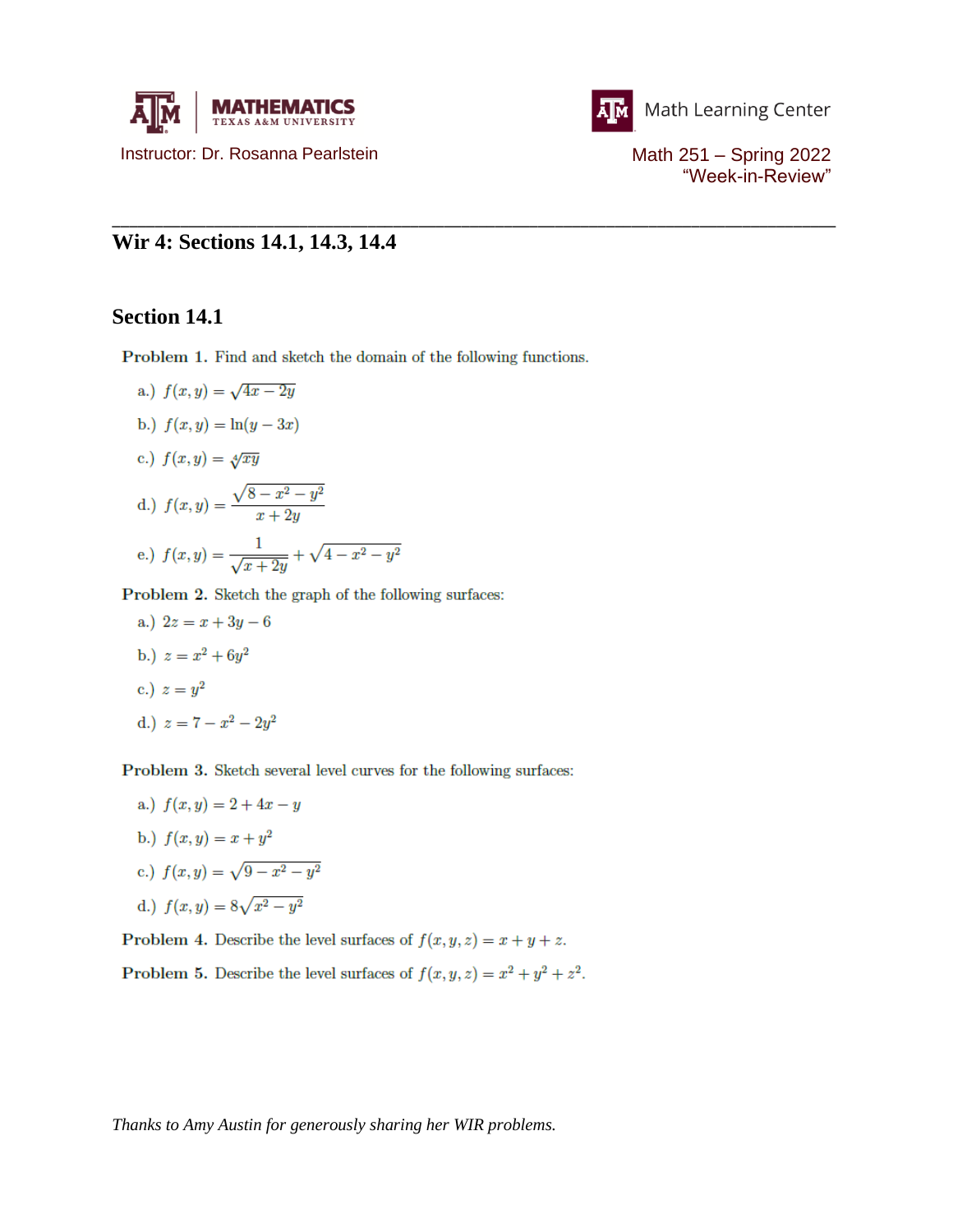



Math Learning Center

"Week-in-Review"

## Section 14.3



\_\_\_\_\_\_\_\_\_\_\_\_\_\_\_\_\_\_\_\_\_\_\_\_\_\_\_\_\_\_\_\_\_\_\_\_\_\_\_\_\_\_\_\_\_\_\_\_\_\_\_\_\_\_\_\_\_\_\_\_\_\_\_\_\_\_\_\_\_\_\_\_\_\_\_\_\_\_\_\_\_\_\_\_\_

**Problem 6.** Find  $f_x(-1, 2)$  and  $f_y(-1, 2)$  for  $f(x, y) = x^3 - y^4 - 6x^2y^3$ **Problem 7.** Find  $f_x(x, y)$  and  $f_y(x, y)$  for  $f(x, y) = x^2 e^{\cos(2x^4y^2)}$ **Problem 8.** If  $f(x, y) = ye^{-x} + 2x$ , find  $\frac{\partial f}{\partial x}\Big|_{(1,0)}$  and  $\frac{\partial f}{\partial y}\Big|_{(1,0)}$ 

**Problem 9.** Find all higher order partial derivatives for  $f(x, y) = \ln(2x + 3y)$ 

## **Section 14.4**

**Problem 10.** Find the differential of  $z = x^2 + 2y^2 + 4xy$  at the point (1, 2).

**Problem 11.** Find the differential of  $f(x, y, z) = x^2 y^3 z^4$ .

**Problem 12.** Find an equation of the tangent plane to the surface  $z = x^3 - 3y^2$  at point  $(-1, 1)$ .

*Thanks to Amy Austin for generously sharing her WIR problems.*